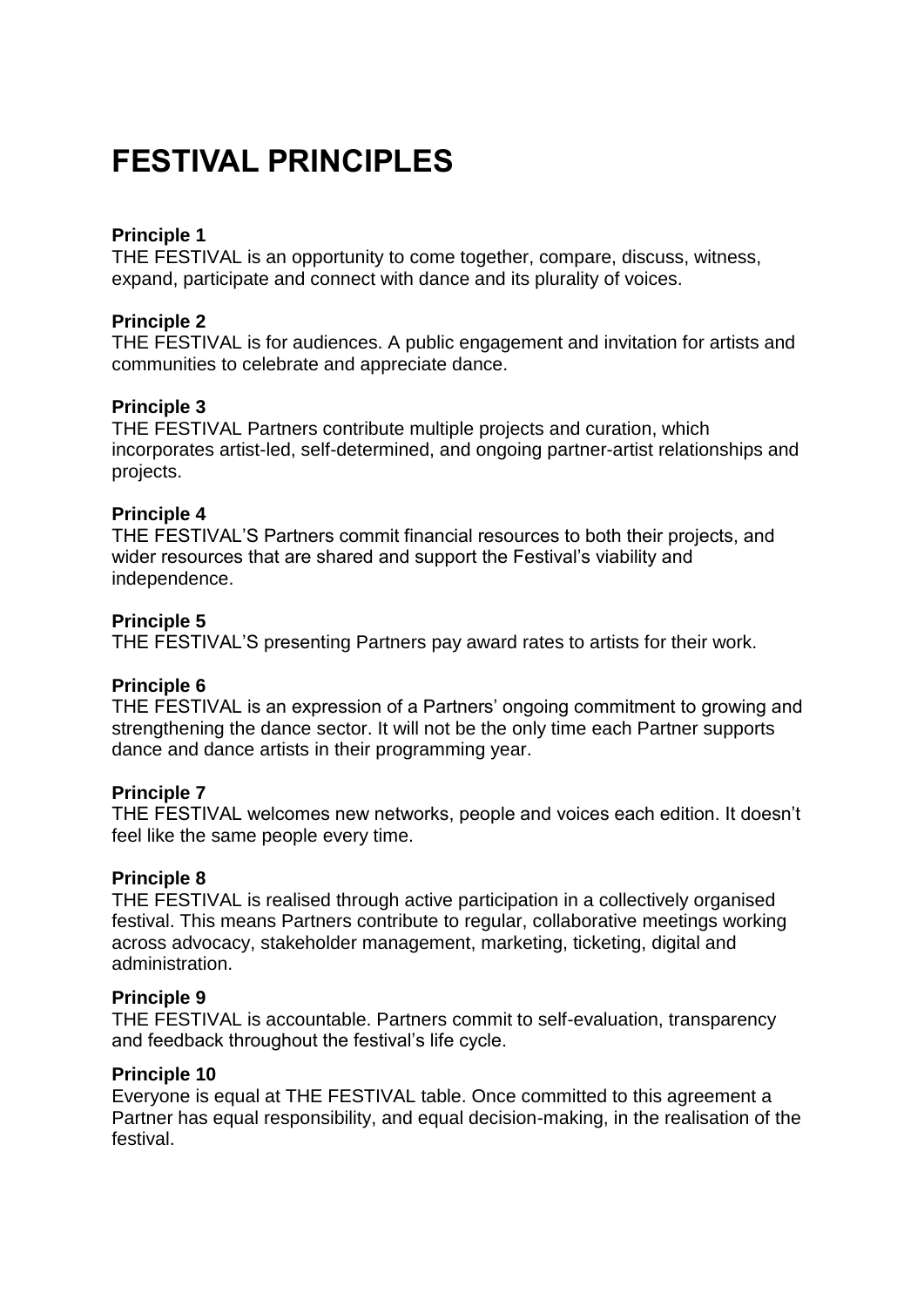# **FESTIVAL FRAMEWORK**

## **Self-Determination**

The festival prioritises First Nations leadership and artists at the beginning of its program (opening weekend), and at the core of its program. It collectively creates space and resources for First Nations-led companies and artists to enact the culturally appropriate pathways and mechanisms for the development and presentation of First Nations' projects and voices.

Further, artists from marginalised and multiple marginalised groups are a priority for the Festival's equity goals, decision making processes, and programming. This framework of evaluation, transparency and accountability drives this commitment.

## **Transparency**

The festival will conduct a single nation-wide Expression of Interest process for artists and companies interested to contribute projects to the festival: shows, talks, masterclasses, public programs, showings and events.

These EOIs will be critically appraised and evaluated against the priorities outlined in this agreement, by the independent artistic Curatorium.

The Curatorium comprises artists identified and waged by the Partners, with respect to the priorities outlined in this agreement. Additional appointments to the Curatorium may be required to ensure equity of community representation in this group.

Partners will present their programs to each other and the Curatorium for feedback.

## **Equity**

The festival's program will set targets and measure its success against clear quotas for representation which will be publicly available, and continually assessed.

## **Accessibility**

The festival is committed to making projects accessible, and presenting work by Australia's leading Deaf, disabled and or neurodiverse dance artists.

## **Locality**

With a concentration of cultural infrastructure and long-term investment in audience development for dance, the festival's home is Naarm/Kulin Country. Should national or regional partners identify with the principles and framework outlined in this document, they are very welcome contributors.

## **Resourcing**

The festival is primarily resourced through leveraging the existing resources of the Partners. It is highly attuned to a broader funding landscape and does not seek to replicate or compete with existing or emerging festival platforms. Competition for resources between partners and across the festival is inevitable but should consider the best outcomes for the festival as a whole.

The festival's collective resources are focused on Australian independent dance artists and small-medium companies.